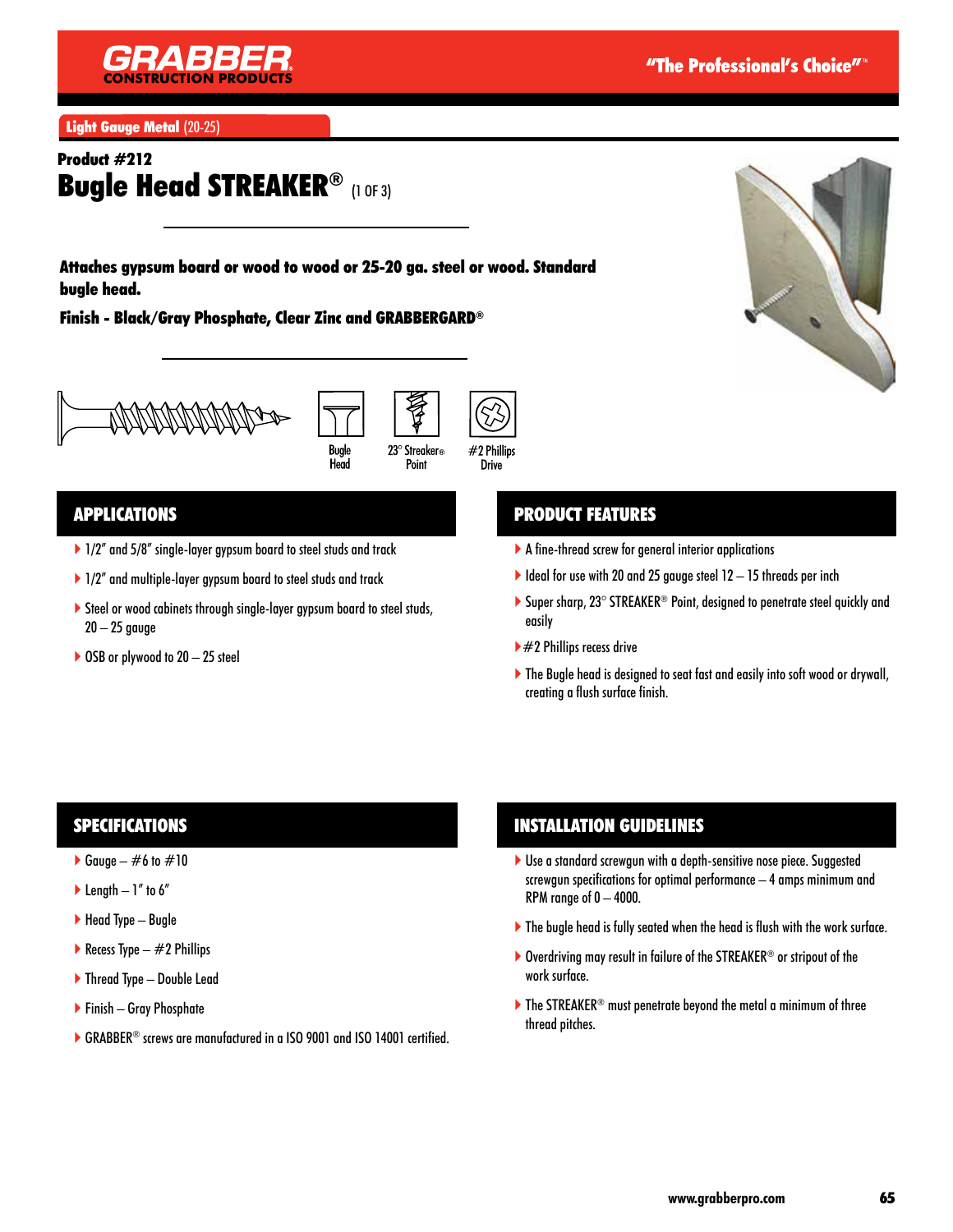Light Gauge Metal (20-25)

## Product #212 Bugle Head STREAKER® (2 OF 3)

| <b>PRODUCT SIZES AND ORDERING INFORMATION</b> |              |                      |                            |                          |
|-----------------------------------------------|--------------|----------------------|----------------------------|--------------------------|
| Catalog No.                                   | Gauge/Length | <b>Length Metric</b> | <b>Quantity Per Carton</b> | <b>Weight Per Carton</b> |
| 168Z                                          | #6x1"        | $25 \text{ mm}$      | <b>10M</b>                 | 29.00(lbs)               |
| 168                                           | #6x1"        | $25 \text{ mm}$      | <b>10M</b>                 | 29.00(lbs)               |
| 368Z                                          | #6x1-1/4"    | 32 mm                | 8 M                        | 30.00(lbs)               |
| 368RG                                         | #6x1-1/4"    | 32 mm                | 8 M                        | 30.00(lbs)               |
| 368                                           | #6x1-1/4"    | 32 mm                | 8 M                        | 30.00(lbs)               |
| 268                                           | #6x1-1/8"    | <b>28 mm</b>         | 10 M                       | 32.00(lbs)               |
| 268RG                                         | $#6x1-1/8"$  | $28$ mm              | 10 <sub>M</sub>            | 32.00(lbs)               |
| 268Z                                          | #6x1-1/8"    | <b>28 mm</b>         | 10 M                       | 32.00(lbs)               |
| 468                                           | #6x1-5/8"    | $41$ mm              | 5 M                        | 22.00(lbs)               |
| 468RG                                         | $#6x1-5/8"$  | $41$ mm              | 5 M                        | 22.00(lbs)               |
| 468Z                                          | $#6x1-5/8"$  | $41$ mm              | 5 M                        | 22.00(lbs)               |
| 768Z                                          | #6x2"        | 51 mm                | 3.5M                       | 22.00(lbs)               |
| 768                                           | #6x2"        | 51 mm                | 3.5M                       | 22.00(lbs)               |
| 868                                           | #7x2-1/4"    | 57 mm                | 3M                         | 20.00(lbs)               |
| 868Z                                          | #7x2-1/4"    | 57 mm                | 3M                         | 20.00(lbs)               |
| 368RG8                                        | $#8x1-1/4"$  | $32 \text{ mm}$      | 8 M                        | 30.00(lbs)               |
| 968                                           | $#8x2-1/2"$  | 63 mm                | 2.5M                       | 20.00(lbs)               |
| 968Z                                          | $\#8x2-1/2"$ | 63 mm                | 2.5M                       | 20.00(lbs)               |
| 1168Z                                         | #8x3"        | 76 mm                | 2M                         | 22.00(lbs)               |
| 1168                                          | #8x3''       | 76 mm                | 2M                         | 22.00(lbs)               |
| 1268                                          | #10x3-1/2"   | 89 mm                | 1M                         | 17.00(lbs)               |
| 1268Z                                         | #10x3-1/2"   | 89 mm                | 1M                         | 17.00(lbs)               |
| 1368                                          | #10x4"       | 102 mm               | 1M                         | 21.00(lbs)               |
| 1468                                          | #10x4-1/2"   | 115 mm               | 1M                         | 21.00(lbs)               |
| 1568                                          | #10x5"       | $127$ mm             | 1M                         | 24.00(lbs)               |
| 1768                                          | #10x6"       | 152 mm               | 1M                         | 28.00(lbs)               |
|                                               |              |                      |                            |                          |

#### STANDARD CORROSION TEST RESULTS

| Finish                         | Test                         | <b>Standard/Protocol</b>           | <b>Results</b>              |
|--------------------------------|------------------------------|------------------------------------|-----------------------------|
| <b>Black/Gray</b><br>Phosphate | Salt Spray<br><b>Results</b> | <b>ASTM B117</b>                   | 24 hours,<br>no red rust    |
| Clear Zinc                     | Salt Spray                   | <b>ASTM B117</b><br><b>Results</b> | 24 hours,<br>no red rust    |
| <b>GRABBERGARD</b> Salt Spray  | <b>Results</b>               | <b>ASTM B117</b>                   | 1,000 hours,<br>no red rust |
| GRABBERGARD                    | Kesternich<br><b>Results</b> | DIN 50018, 2.0L                    | 15 cycles,<br>no red rust   |







\*1lb Box, 5lb Box and Collated screw packaging option available on selected items.

All GRABBER® screw products are manufactured in facilities that are ISO 9001 certified. The fasteners comply with ASTM C1002 performance requirements. ©2012 GRABBER Construction Products, Inc. GRABBER®, STREAKER®, DRIVALL®, LOX®, GRABBERGARD® and SCAVENGER® are registered trademarks of Grabber Construction Products, Inc.